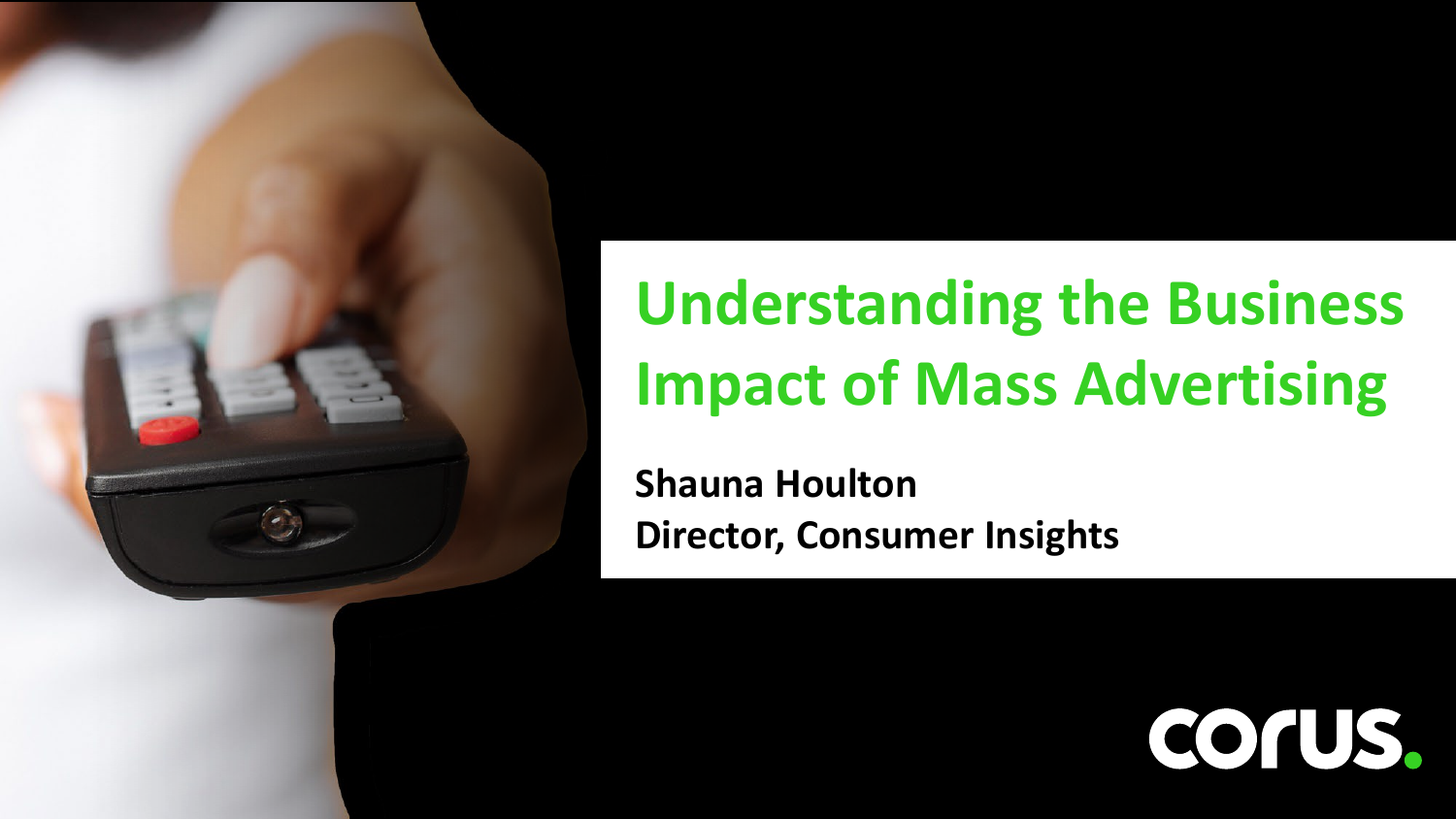## **Over The Past Few Years We've Worked With A Number of DTC Brands**



Digital Growth Had Stalled



Ready to Take Their Brand to the Next Level

Needed Help & a Framework to Understand Growth

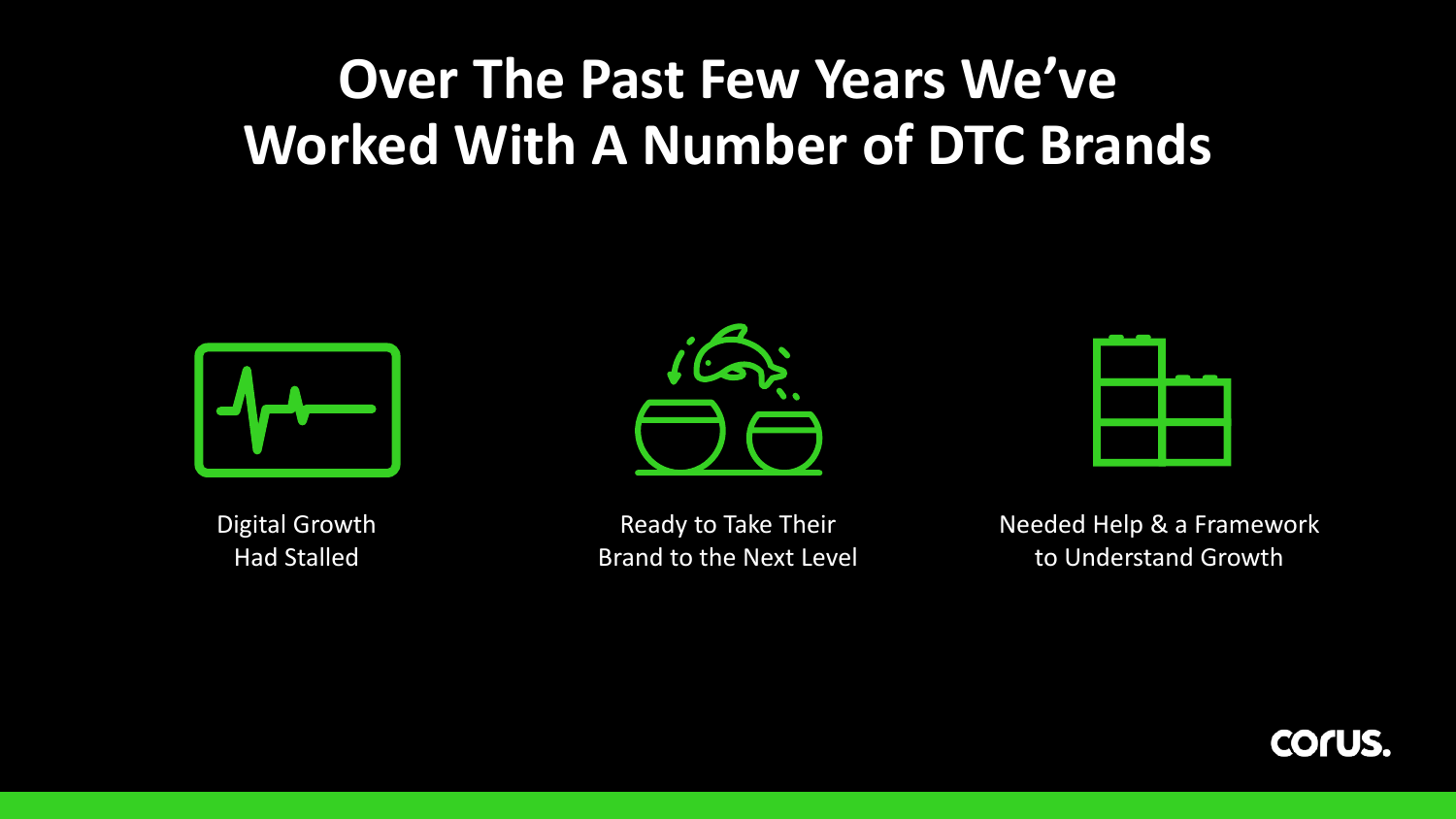### **The Testing Framework**

**Non-Sample & Sample-Based Metrics**

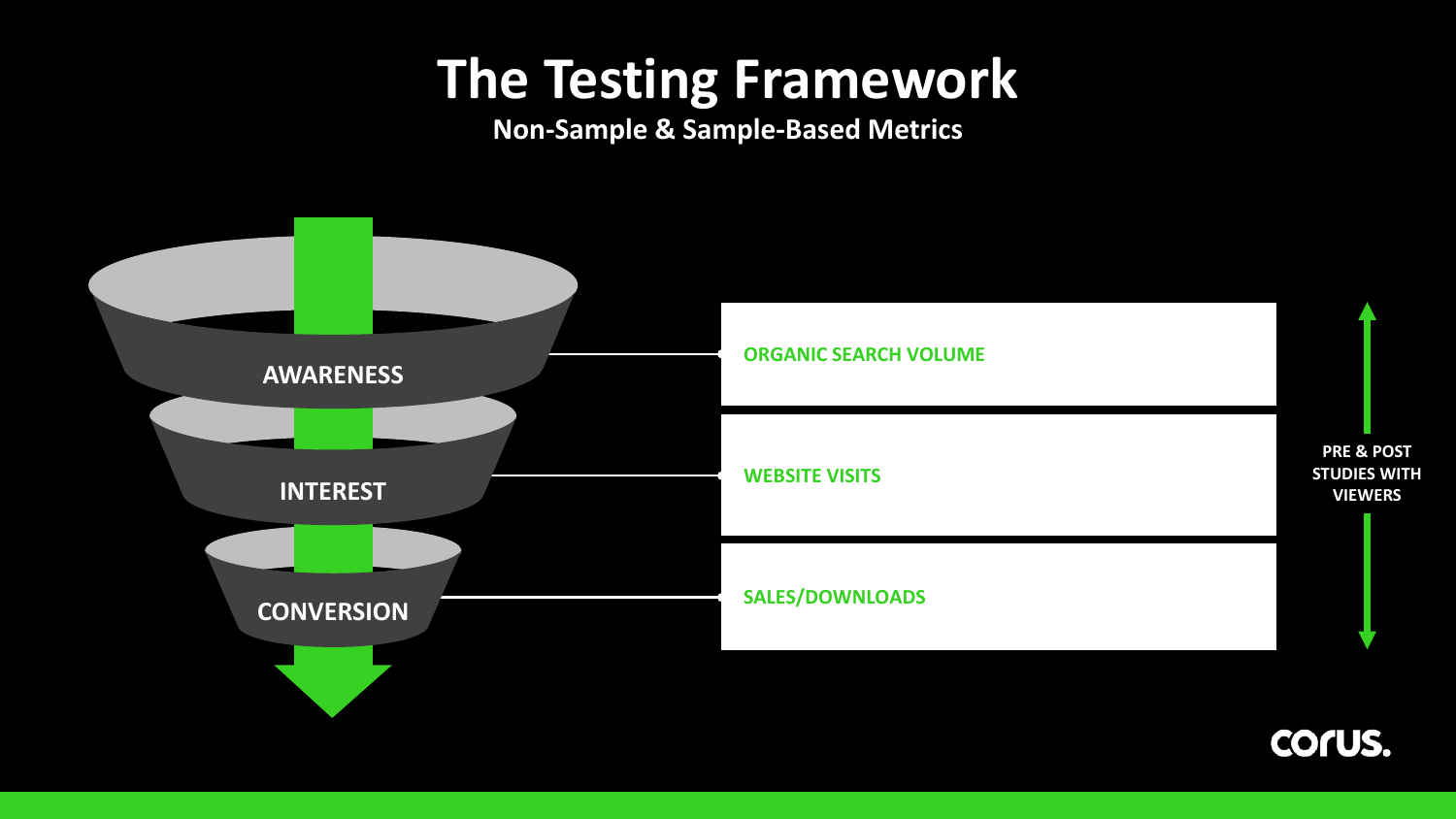## **The Pattern of a Mass Reach Campaign**

#### **Predictable Flow Through the Funnel**

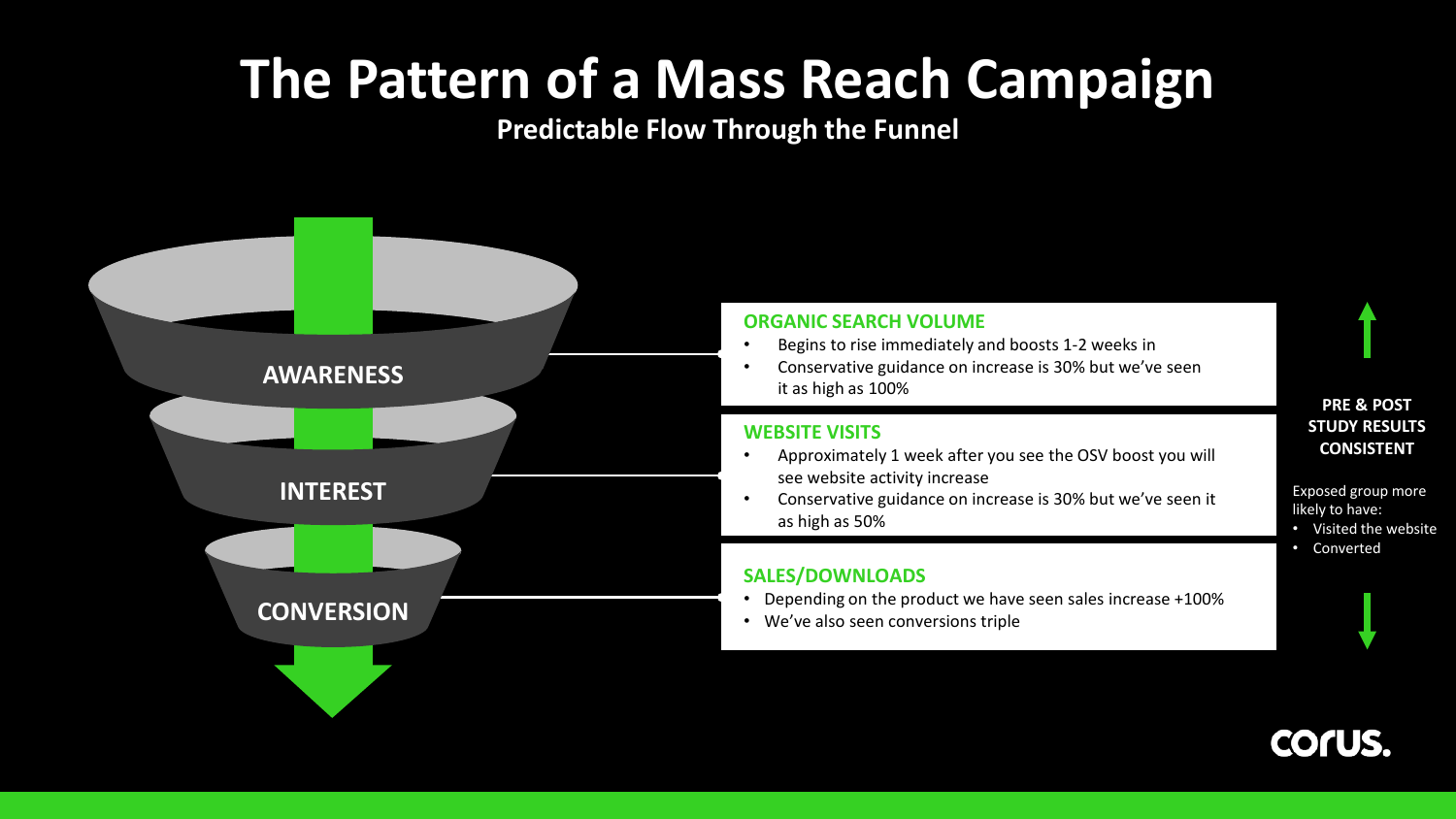### **Case Study #1**  $\bullet$ **Starting From Almost Zero**  $\qquad \qquad \bullet$

Introducing a New Loyalty Program

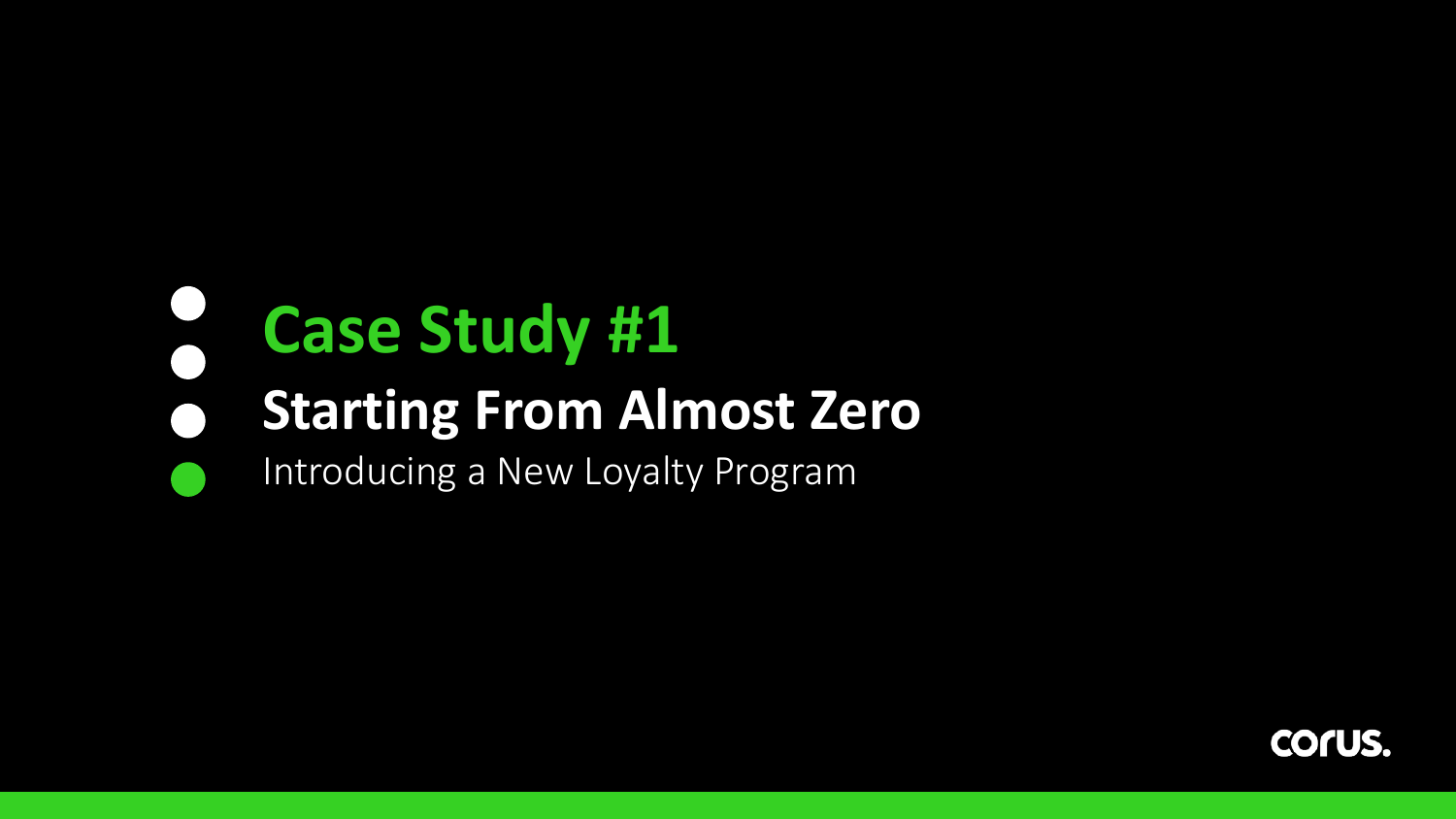## **The Goals**

**Introduce | Engage | Convert**



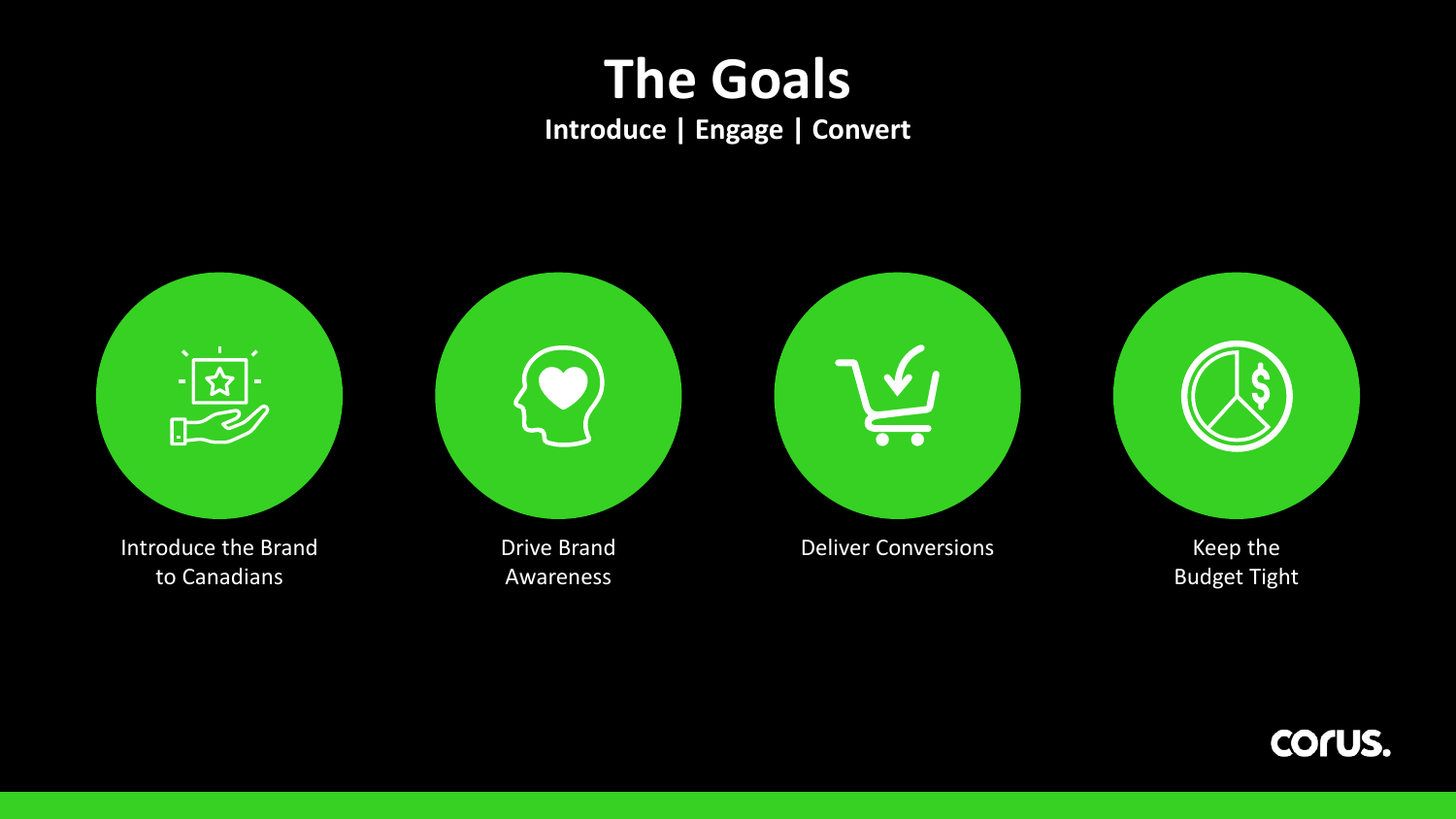## **Understanding the Impact of Mass Advertising**

**8 Week Multiplatform Campaign**



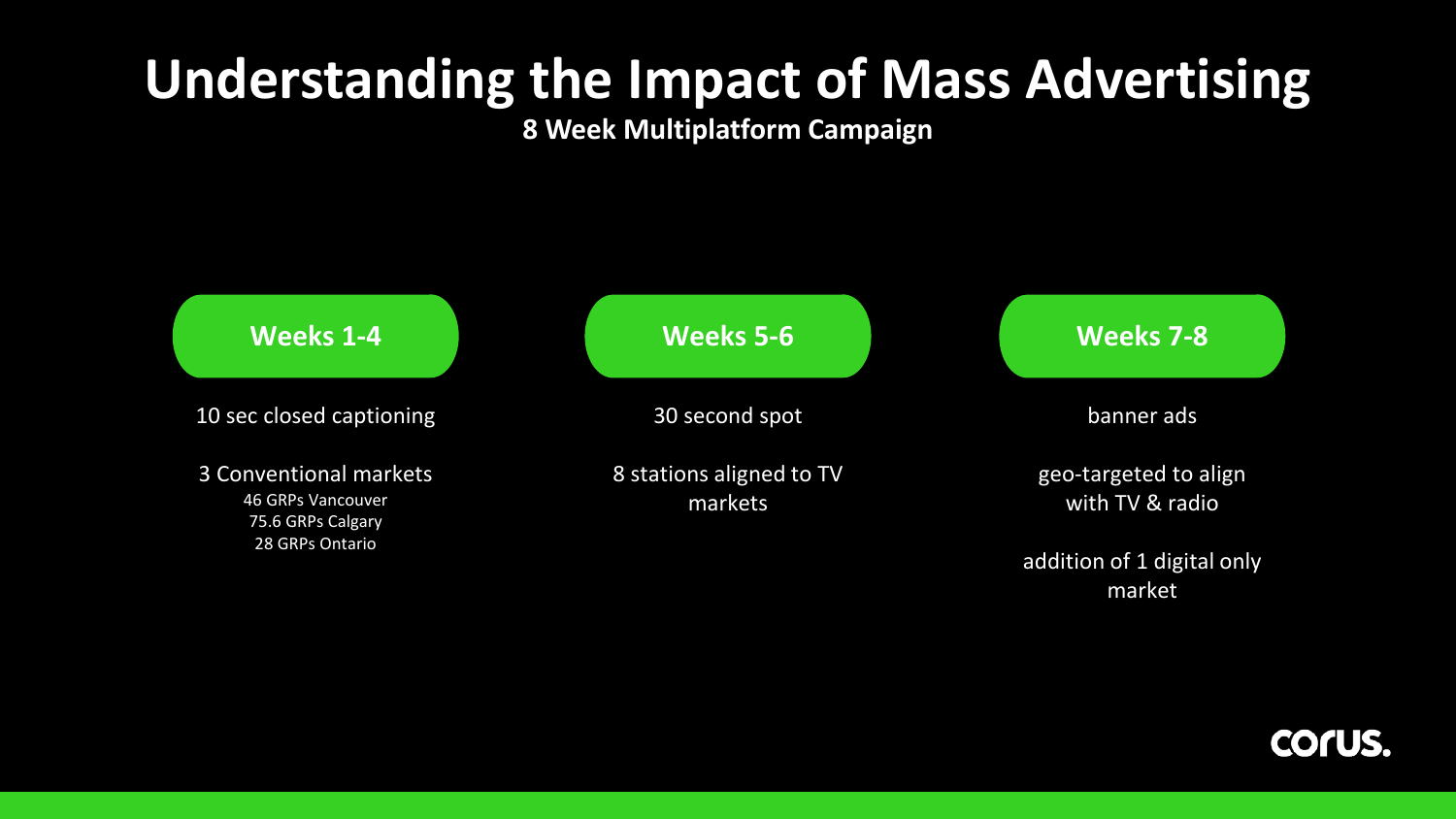### **Key Findings**

#### **Each Medium Delivered Against Their Benefits**



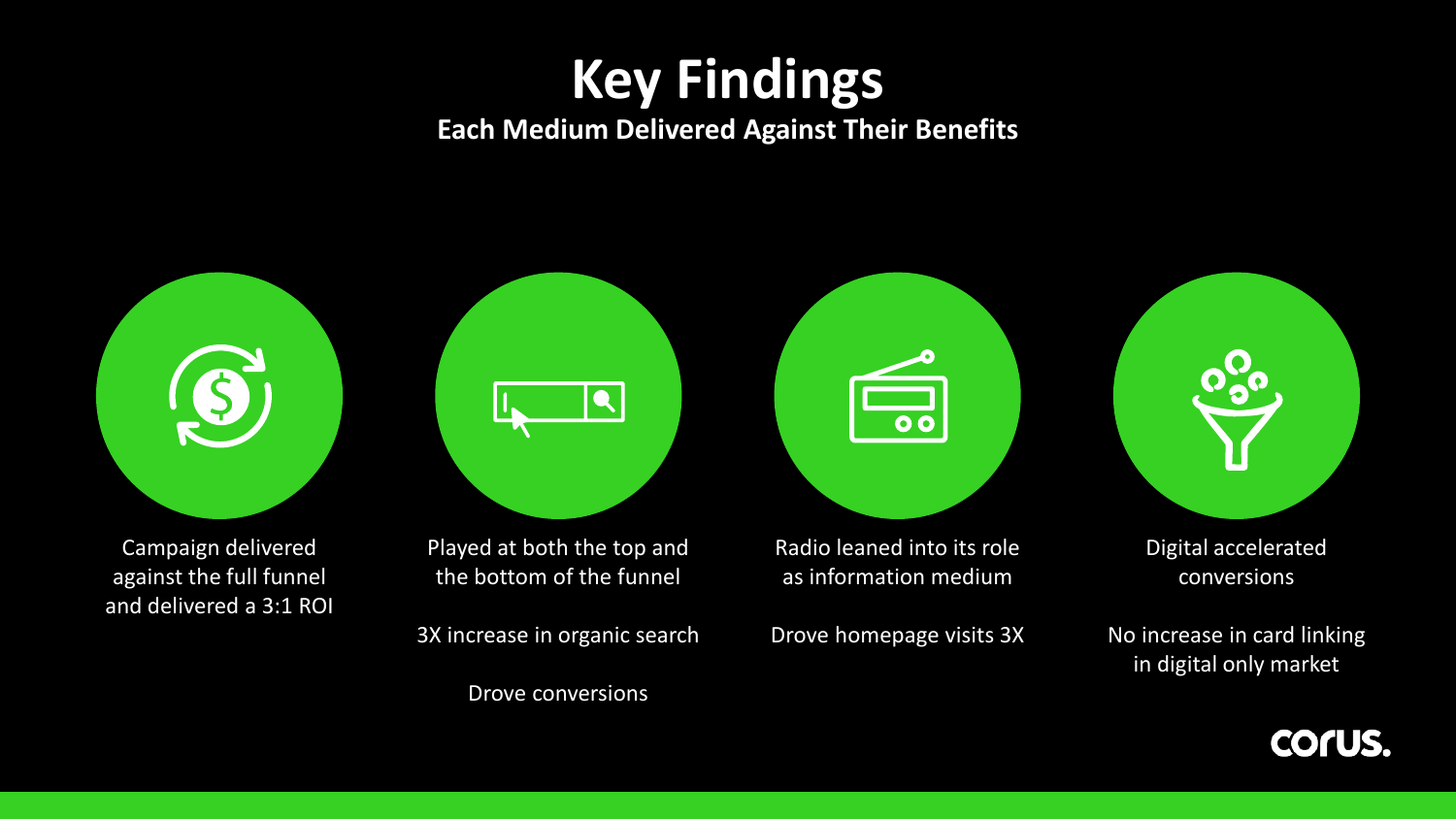### **Case Study #2**  $\bigodot$ **Managing Environment Change**  $\bullet$

### A Story of Stabilization in Fintech

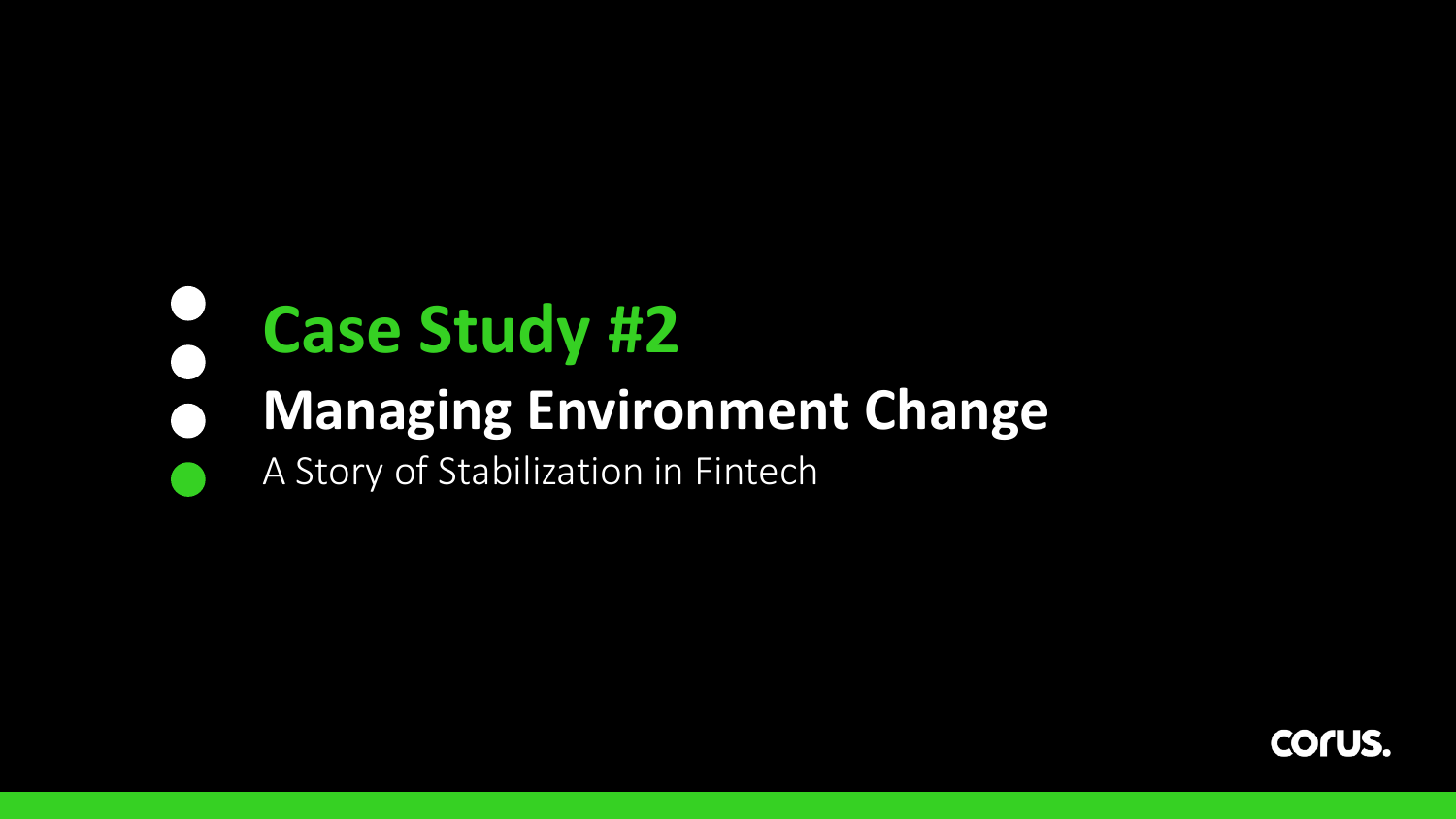## **The Goals**

**Grow | Understand | Protect**



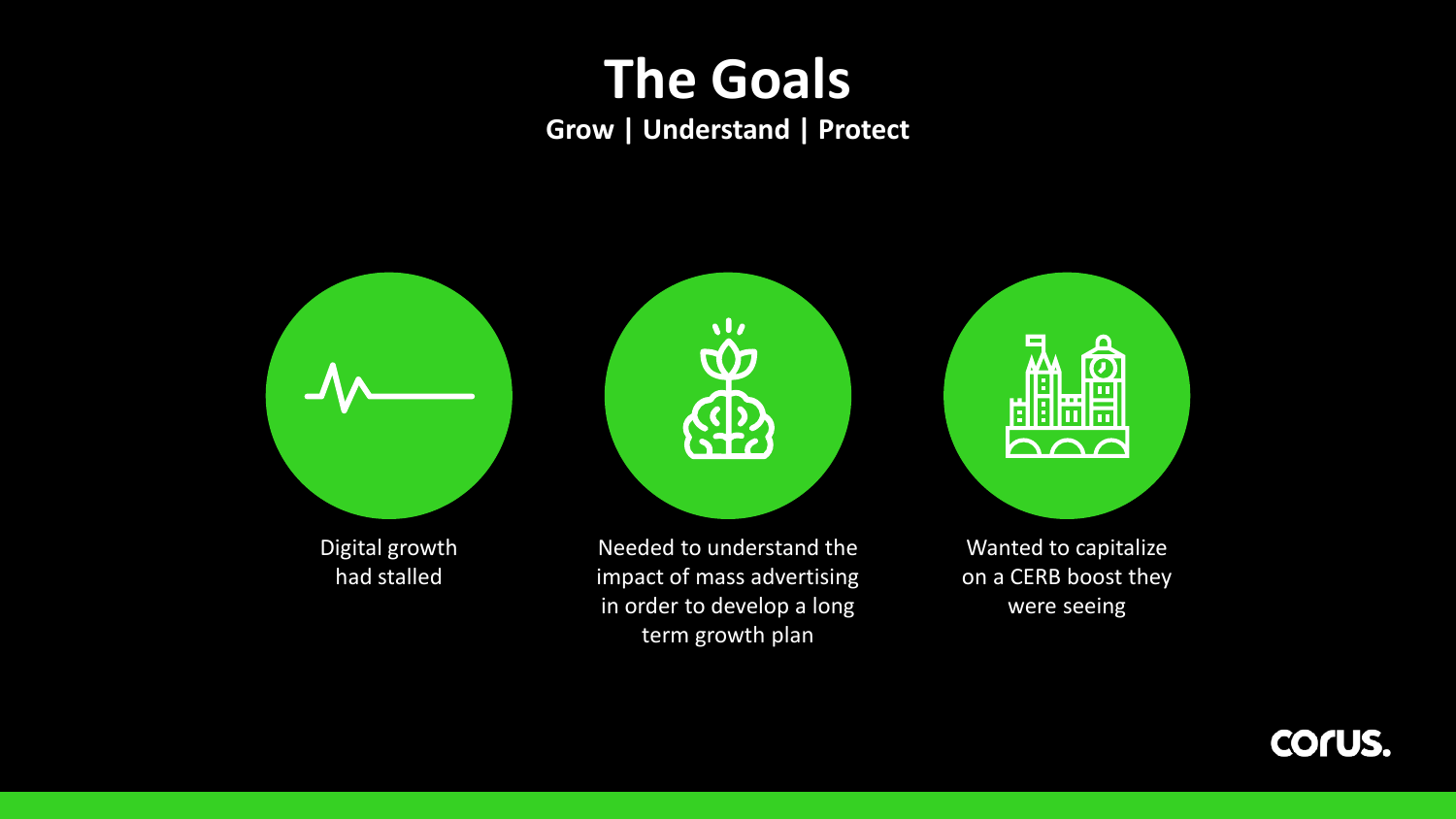## **Discrete Platform Flighting to Understand Impact**

**6 Week TV & Radio Campaign**



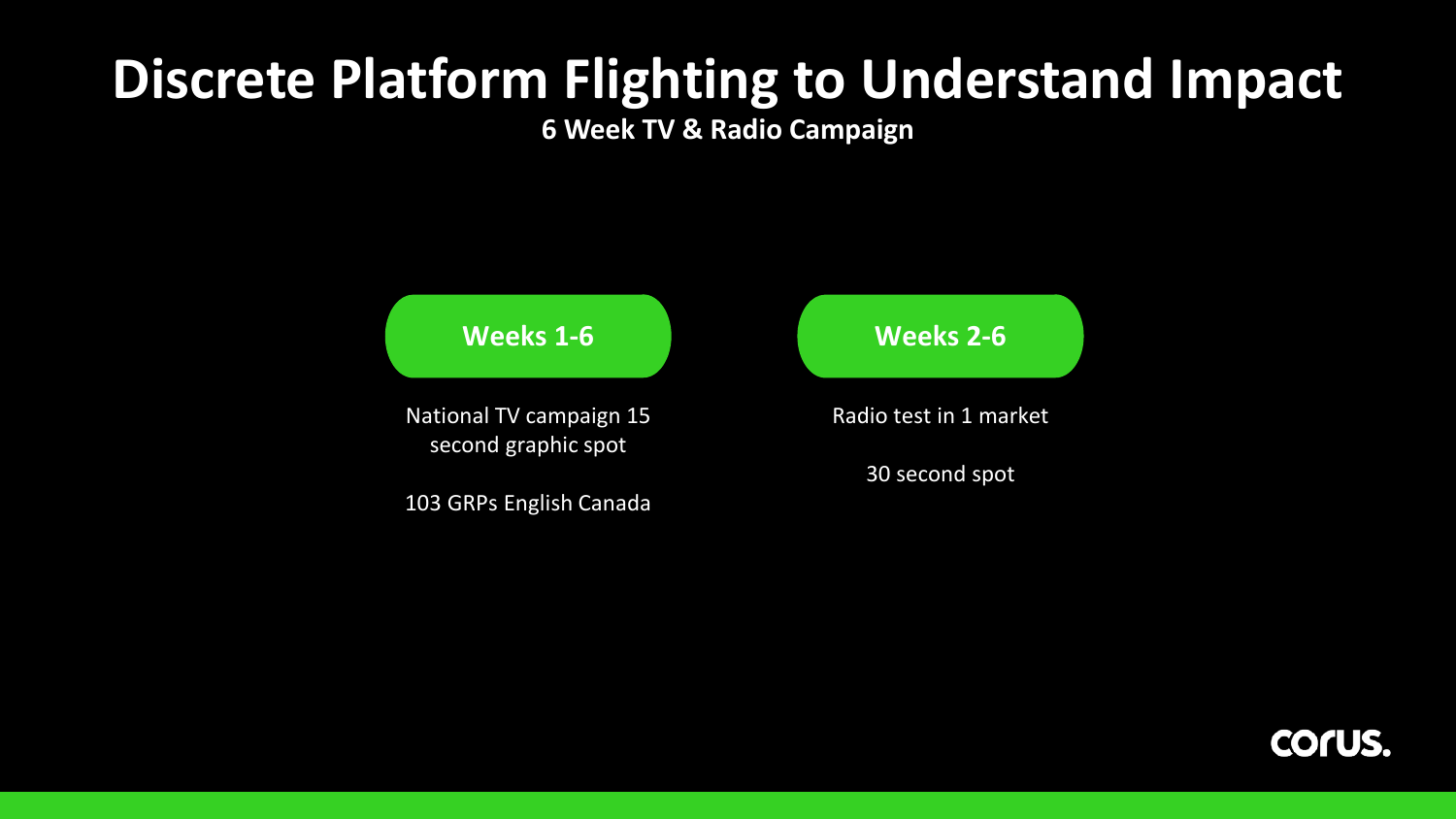### **Key Findings**

**Driving Business While Protecting It**



Product ownership was 7X higher for those exposed to the TV creative & 6X higher for those exposed to the Radio vs the non-exposed group



50% increase on organic search

30% increase on website visits after 2 weeks on air

Drove conversions



The introduction of CERB had caused significant increases on all metrics but those metrics were dropping quickly when the campaign started

Not only did their campaign lift metrics overall, conversion tripled over the course of their campaign saving them from a pit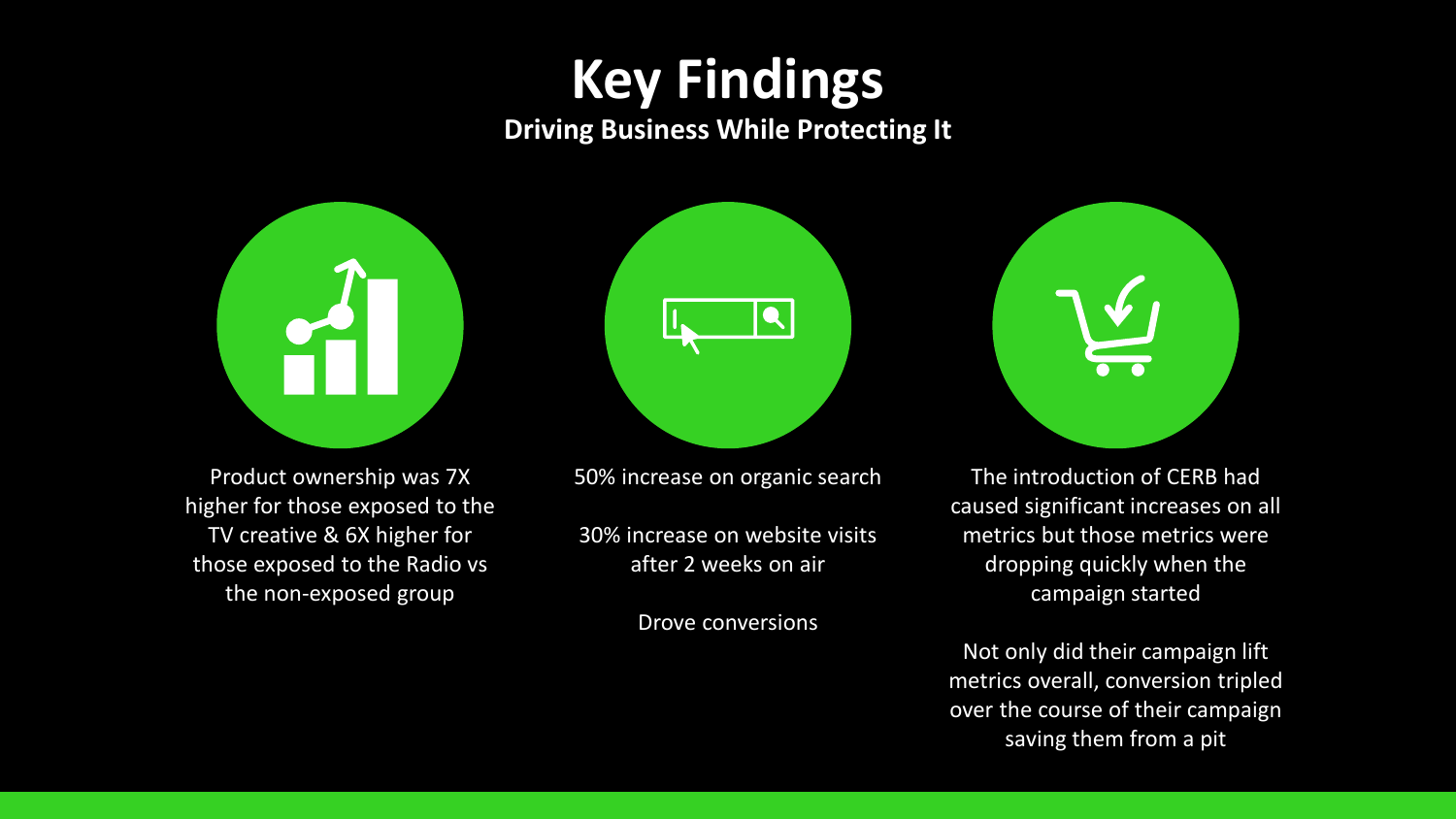#### $\begin{pmatrix} 1 \\ 1 \end{pmatrix}$ **Case Study #3**  $\bigodot$

#### **Establish a Baseline**

### Bringing a Growing Consumer Brand Mass

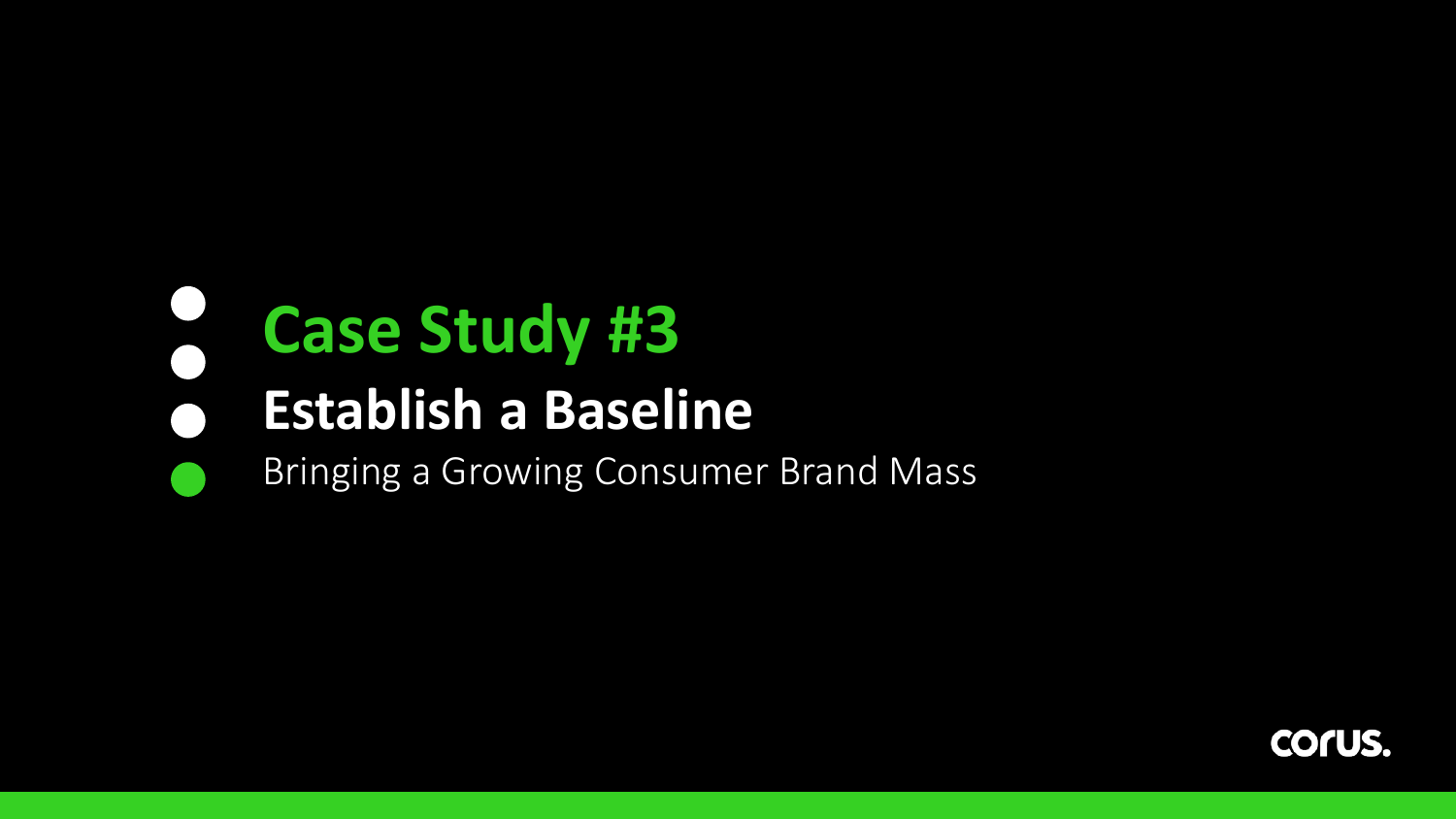### **The Goals Grow | Understand | Establish Baseline**



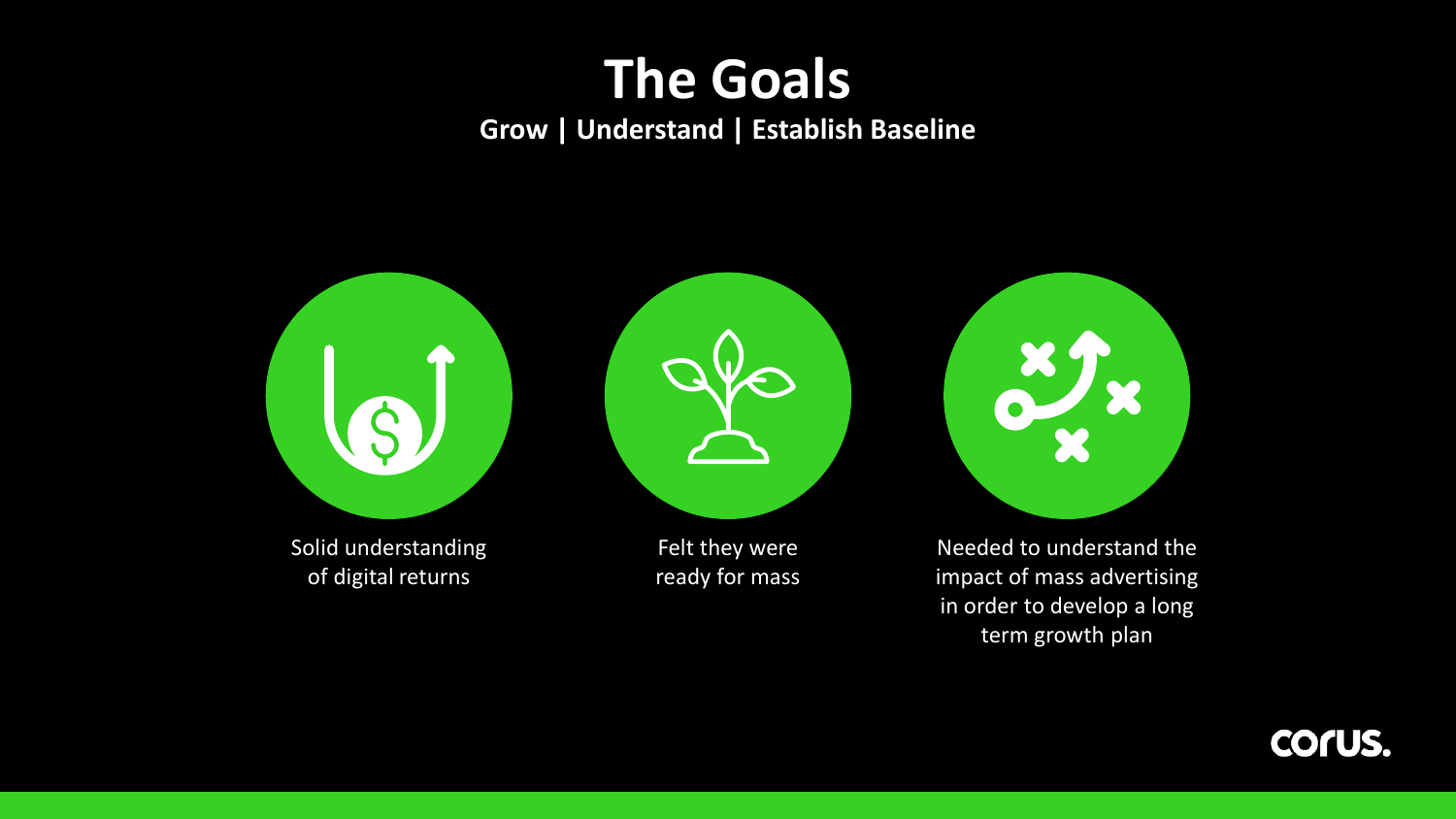## **Understanding the Impact of Mass Advertising**

**4 Week TV & Radio Campaign**



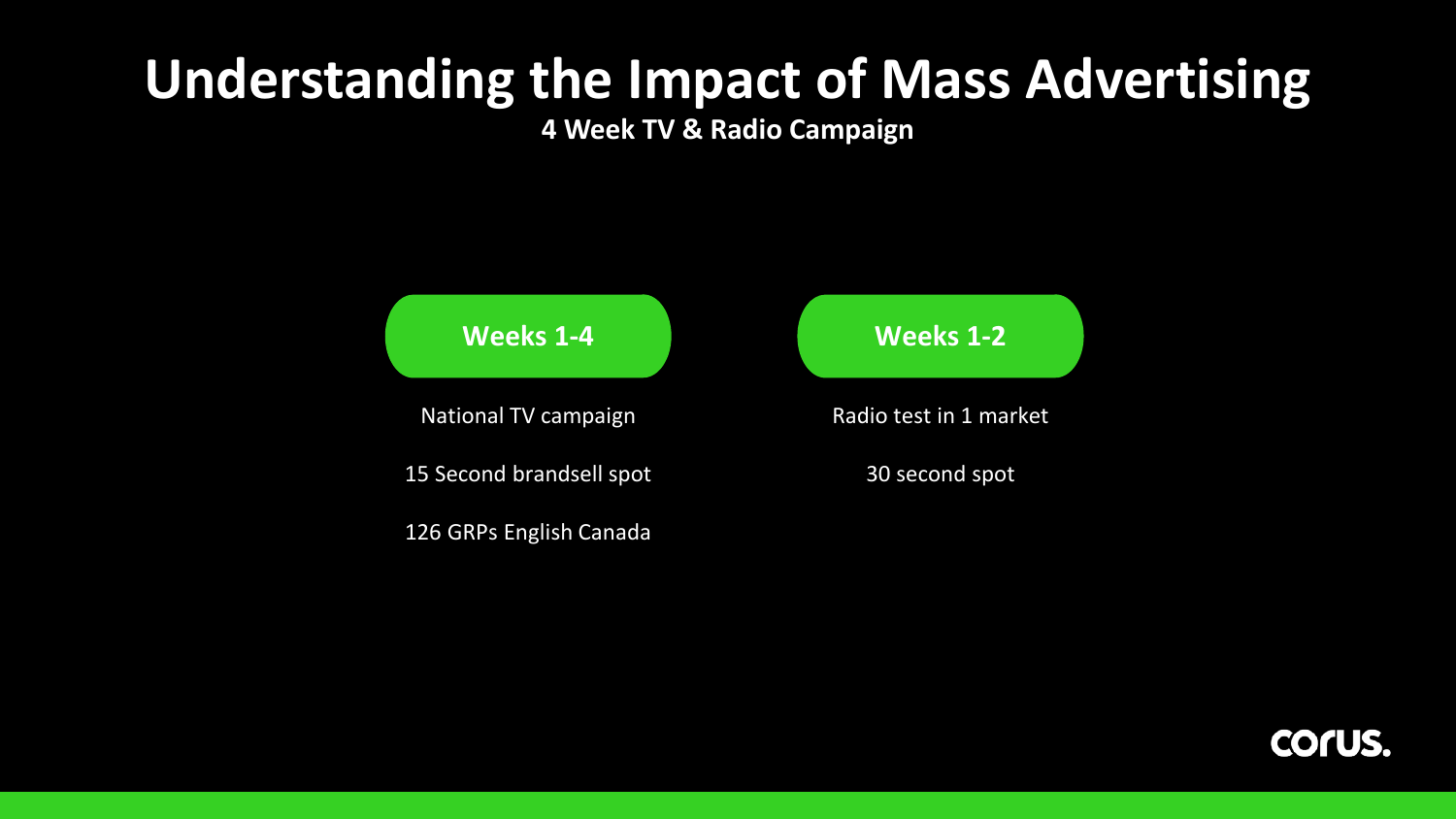### **Key Findings**

#### **Developing a Baseline For the Full Funnel**



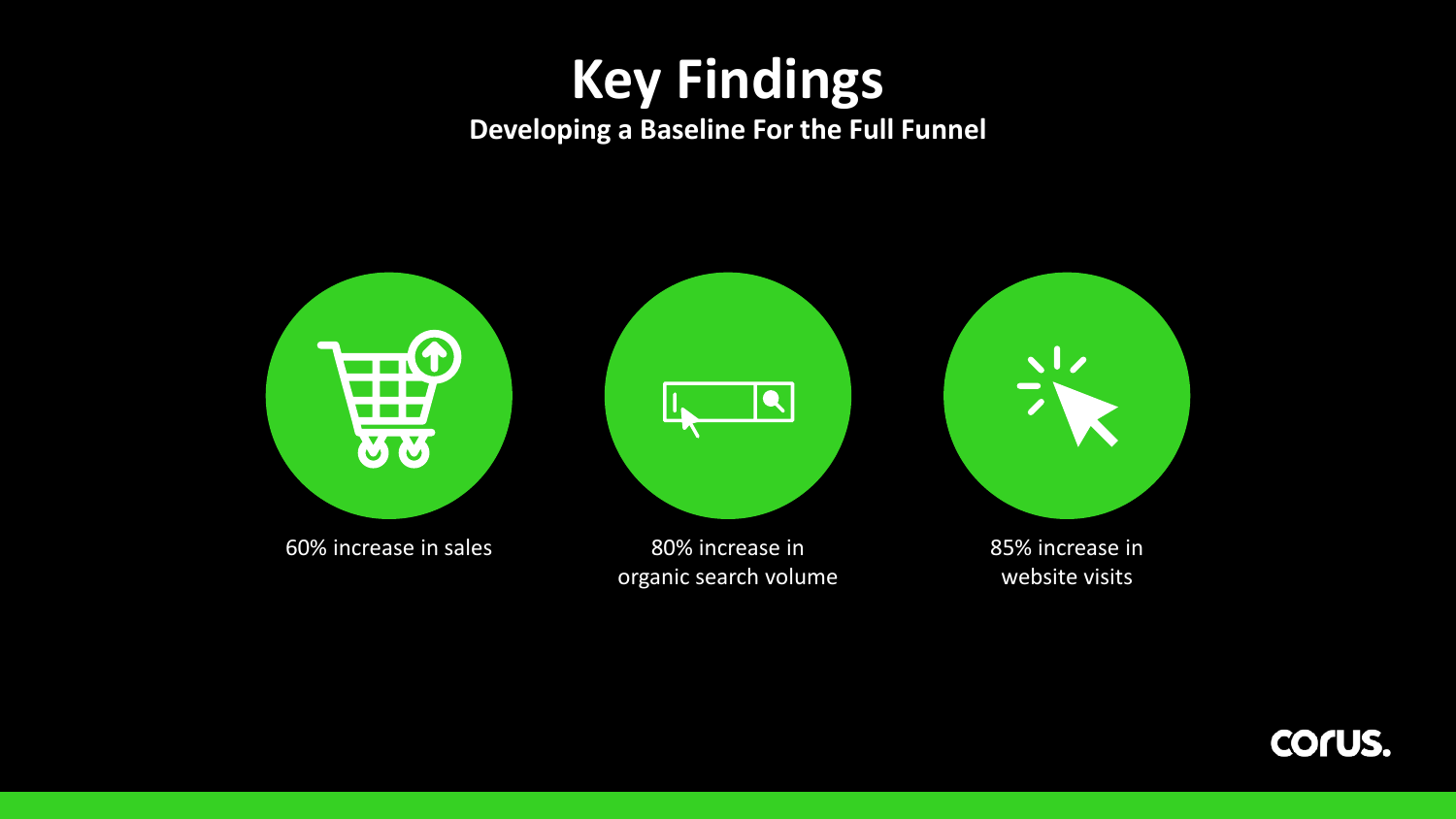### **Case Study #4**  $\bigodot$ **Managing Environment Change**

### Reigniting Consumer Interest During COVID-19

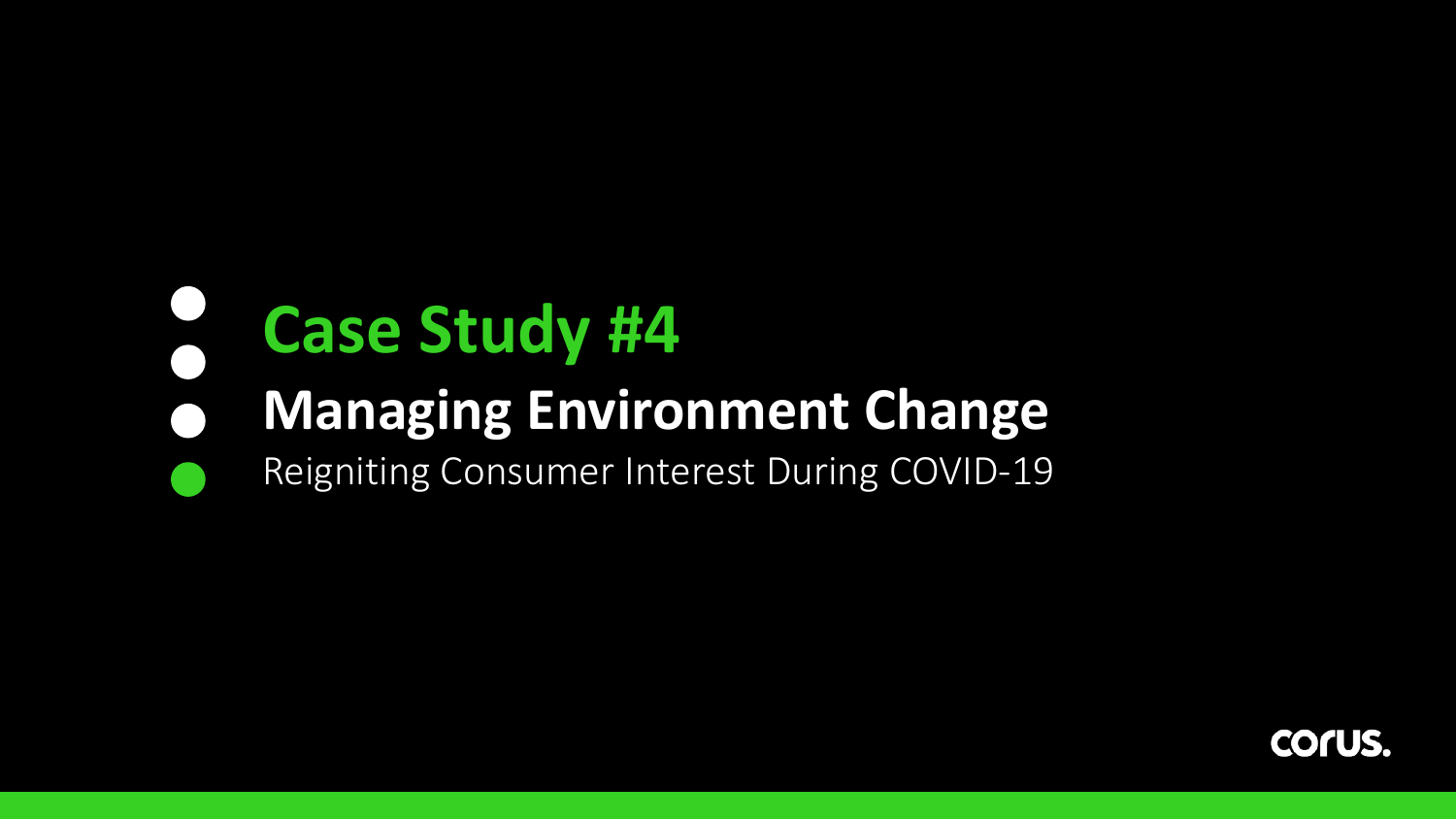## **The Goals**

#### **Remind Consumers | Reignite Interest**



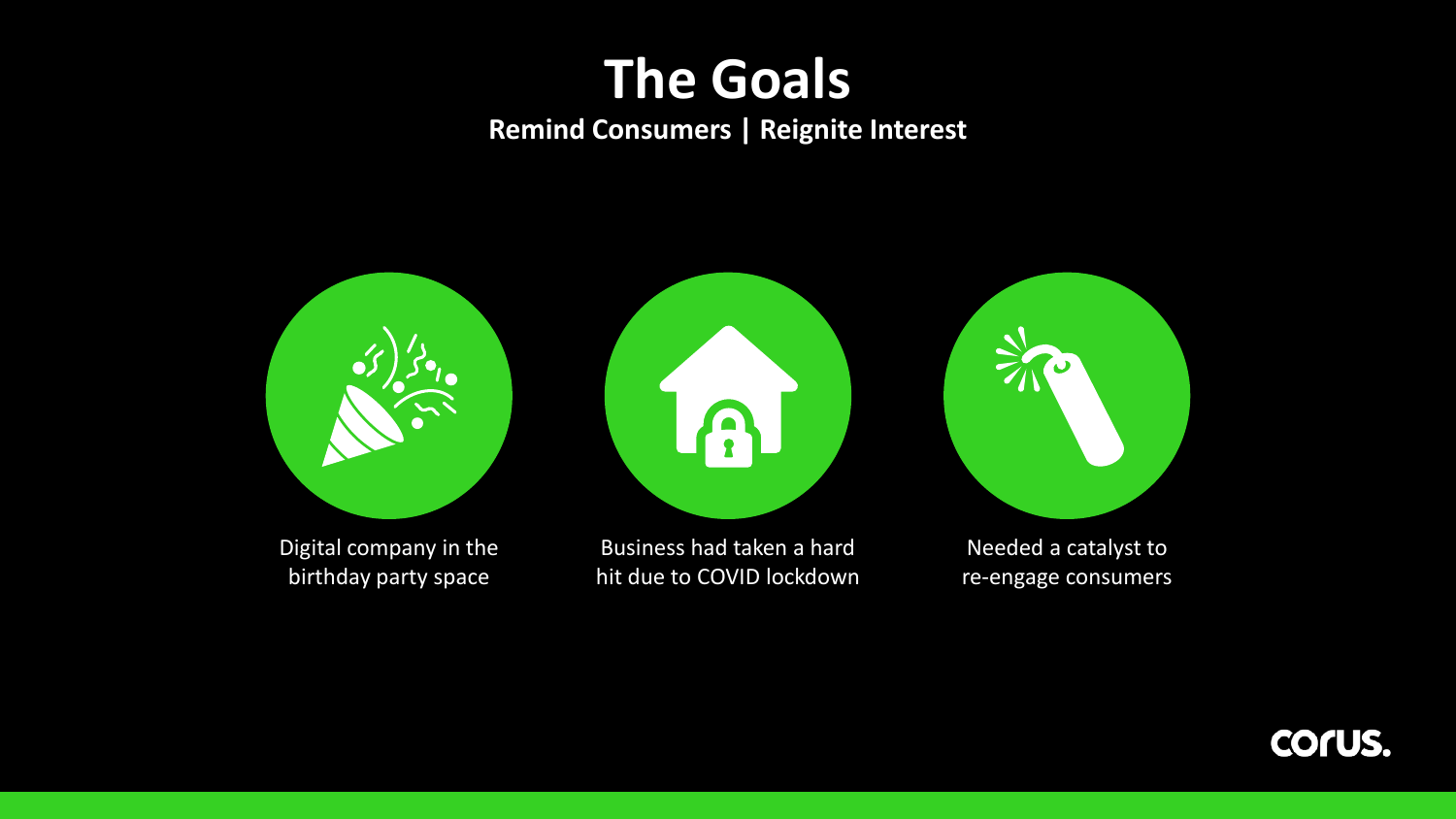## **Understanding the Impact of Mass Advertising**

**4 Week TV & Radio Campaign**

### **4 Week TV Campaign**

National TV campaign

Focused on Kid/Preschool Networks

15 sec Graphic spot on Kids Networks

15 sec BB on Preschool Networks 40.7 GRPs English Canada

### **3 Week Radio Campaign**

Radio ran in 1 Western market

30 second spot

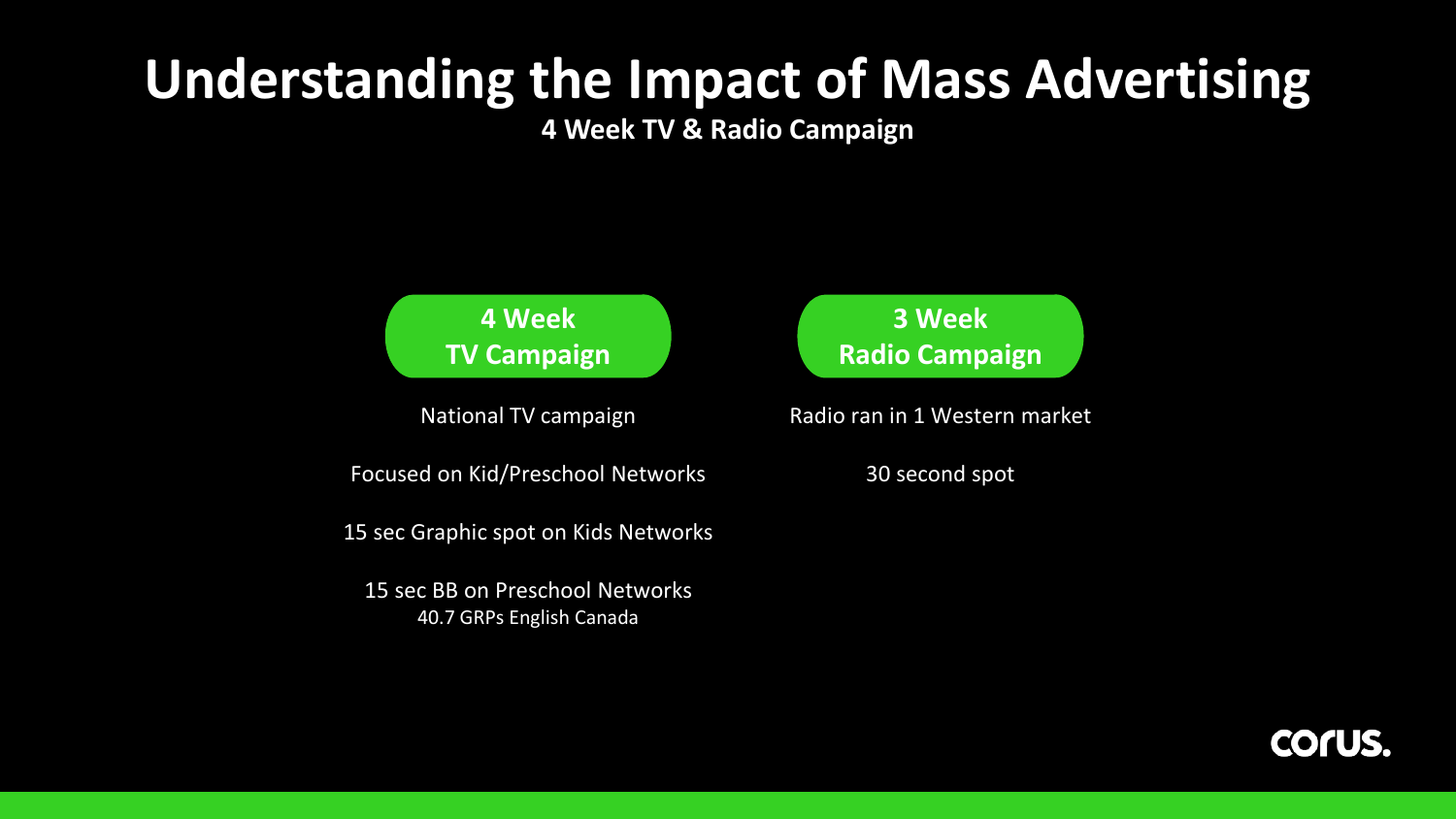### **Key Findings**

#### **Developing a Baseline For the Full Funnel**



Conversions were up 48% across the campaign and 60% by the end of the campaign (email submissions & party bookings)

Website visits were up 37% across the campaign and up 60% by the end of the campaign



Those who were exposed to the creative reported higher awareness (2X) as well as higher intent to host a party